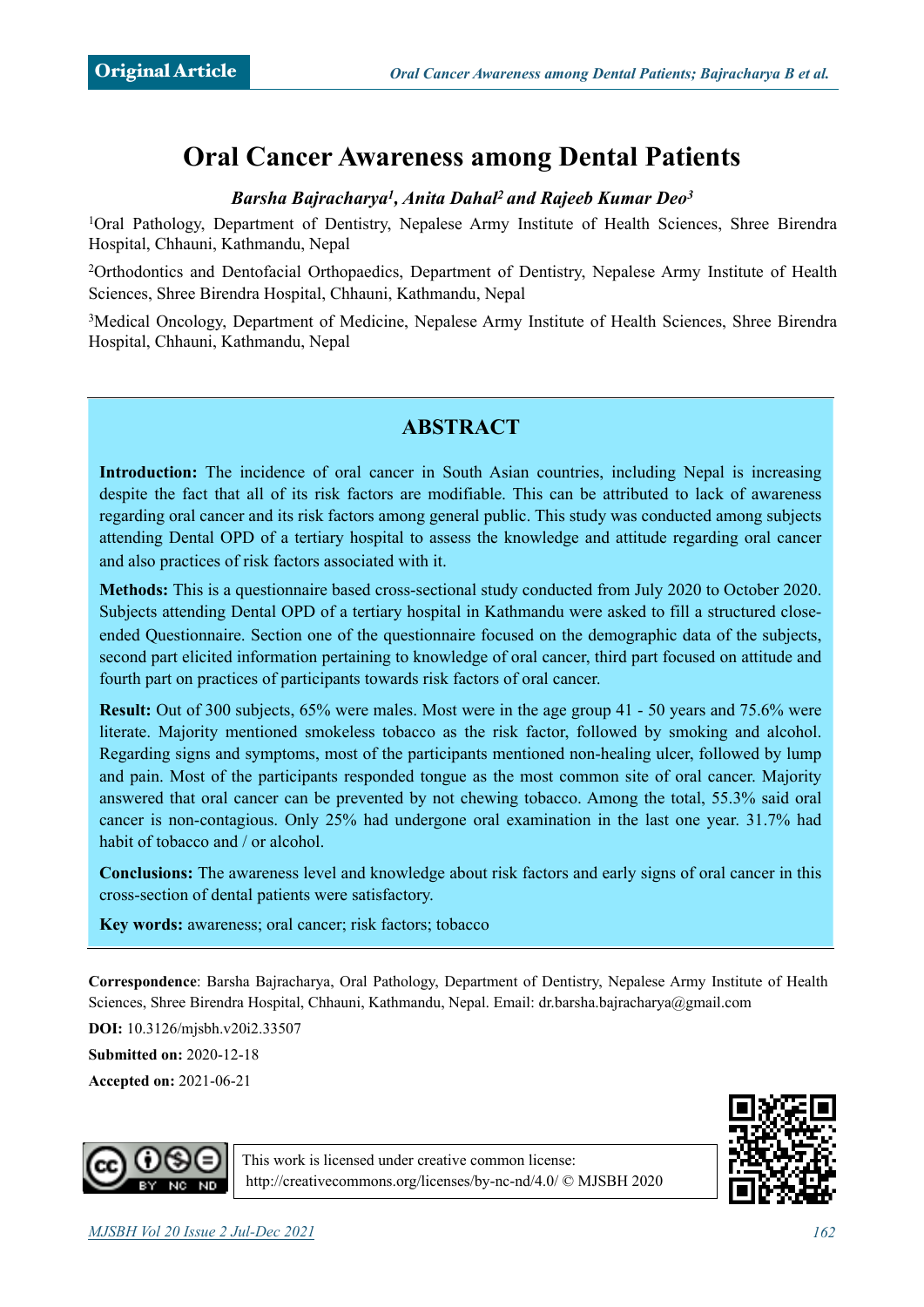# **INTRODUCTION**

Oral cancer is the sixth most common cancer in the world, with global age-standardised incidence rate of 4.0 cases per 100,000 populations per year and global mortality rate of 1.9 deaths per 100,000 populations per year.1 It has high mortality rate and substantially contributes to the global cancer burden. South Asia accounts for one third of the world burden of oral cancer with age - standardised incidence rates of  $> 10$  cases per  $100,000$ population per year.2,3 Population based cancer registry in Nepal has reported lip and oral cancer as the fifth most common cancer and the second most common cancer among males.2 Despite being highly preventable, oral cancer has high mortality rate and substantially contributes to the global cancer burden.4

Oral cancer is associated with multiple risk factors and many lifestyle factors. The most significant risk factors are tobacco and alcohol, accounting for 75% to 90% of oral cancers. Other risk factors are chronic irritation, human papilloma virus infection, radiation exposure, exposure to UV light, nutritional deficiency, immune suppression and genetic susceptibility.5 Most of these risk factors are modifiable. If people know which risk factors they must control or eliminate, oral cancer can be prevented. Despite this, most of the cases of oral cancer, and specially the ones in developing countries, do not present until it has progressed to advanced stages. One of the main reasons for this is lack of knowledge regarding the risk factors and symptoms of oral cancer among the general population.6

In Nepal, studies have shown that level of knowledge regarding risk factors of oral cancer is significantly low.<sup>7,8</sup> In order to fill this gap in knowledge, it is important that studies be conducted to asses the level of knowledge of oral cancer so that various educational programs and preventive measures can be implemented. This would help decrease the incidence of oral cancer and also help in early detection, which would ultimately decrease morbidity and mortality associated with it. $9,10$  The present study was conducted to assess the knowledge and attitude regarding oral cancer and also practices of risk factors among patients attending dental OPD of a tertiary level hospital in Kathmandu, Nepal.

# **METHODS**

This is a cross-sectional questionnaire based study conducted among the subjects attending Dental OPD of Shree Birendra Hospital and Trichandra Military Hospital, Kathmandu, Nepal from July 2020 to October 2020. Permission was taken from Institution Review Committee of the institute. The subjects were army personnels and their family members, who were in age group of 18 to 60 years. They were included in the study after taking written consent. Mentally challenged patients and patients who were not willing to participate were excluded from the study. Convenience sampling method was used. The questionnaire was structured, closeended, self-administered, written in English and then translated into regional language (Nepalese). Section one of the questionnaire focused on the demographic data of the subjects. The second part elicited information pertaining to knowledge regarding oral cancer. The third part focused on attitude towards oral cancer. The fourth part contained questions regarding practices of participants towards risk factors of oral cancer. The questionnaire was first given to 30 subjects for clarity and modification was made based on the response. Then the final questionnaire was administered to the subjects in the waiting room of the Department. After collecting data, it was entered in MS excel sheet and analysed in SPSS version 23 statistical software by descriptive statistics. Frequency distribution of demographic data and the correct responses were analysed and tabulated.

# **RESULT**

A total of 300 subjects participated in this study. Out of these, 195 (65%) were males and 105 (35%) were females (Table 1). Majority of participants were in the age group  $41 - 50$  years  $(104, 34.6\%)$ , followed by 31 - 40 years (84, 28.0%) and 51 - 60 years (67, 22.3%) (Table 1). Regarding level of education (Figure 1), majority of them were literate (227, 75.6%). Among the literate participants, most  $(113, 33.6%)$  were educated till  $10<sup>th</sup>$  standard. Only 12 had bachelor's degree. There were 73 (24.3%) study participants who were illiterate.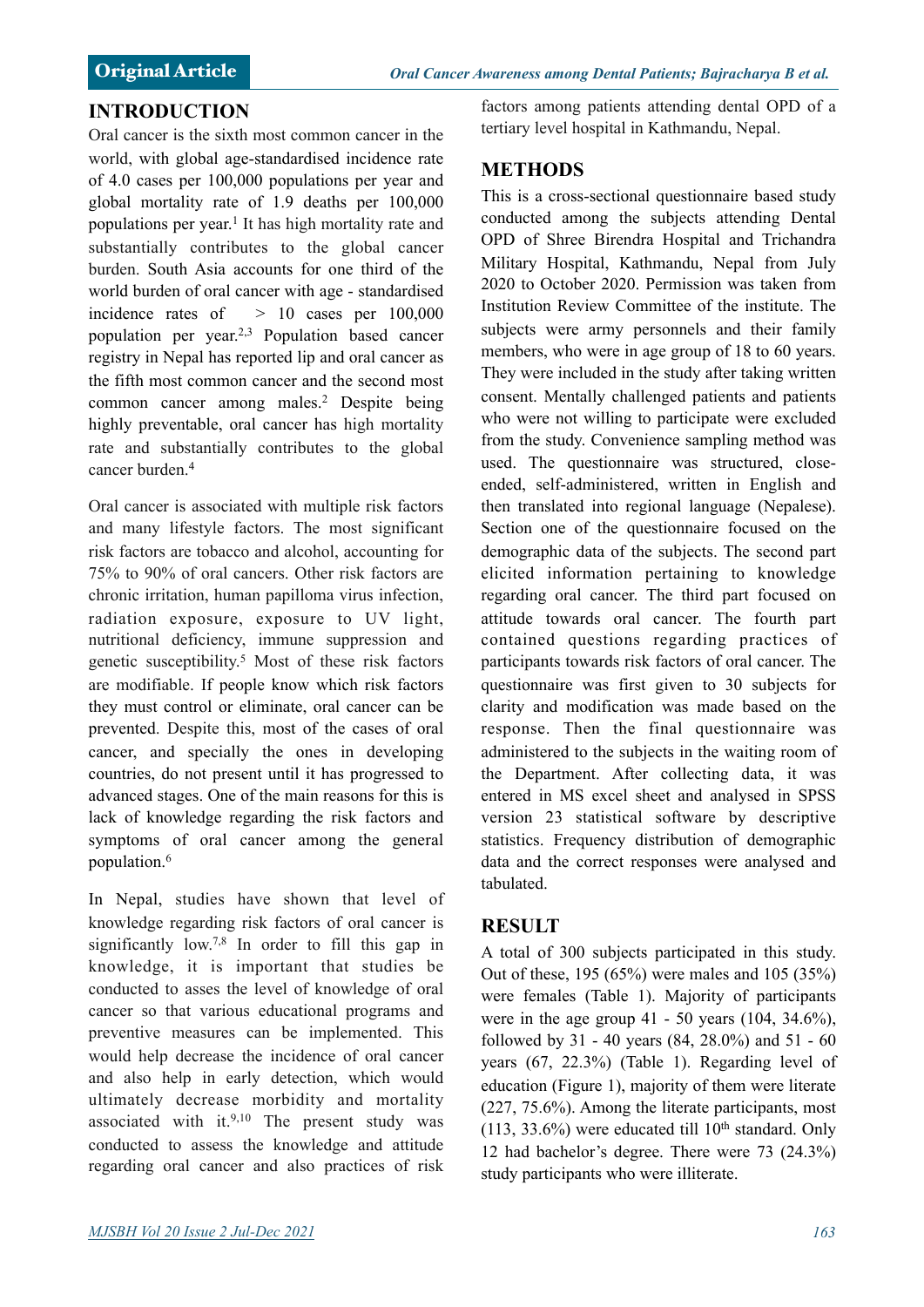**Table 1.** Demographic data  $(N = 300)$ 

| <b>Demographic parameters</b> |           | <b>Frequency</b><br>(N | Percentage<br>(%) |
|-------------------------------|-----------|------------------------|-------------------|
| <b>Sex</b>                    | Male      | 195                    | 65.0%             |
|                               | Female    | 105                    | 35.0%             |
| Age                           | $18 - 20$ | 16                     | 5.3%              |
|                               | $21 - 30$ | 29                     | $9.7\%$           |
|                               | $31 - 40$ | 84                     | 28.0%             |
|                               | $41 - 50$ | 104                    | 34.6%             |
|                               | $51 - 60$ | 67                     | 22.3%             |

Regarding knowledge about the risk factors of oral cancer (Table 2), majority of the participants (144, 48%) knew only one risk factor and 69 (23.0%) knew two or more risk factors. 87 (29.0%) did not know about any risk factors. Among those who knew, majority mentioned smokeless tobacco as the



**Figure 1.** Education level of the participants ( $N = 300$ )

risk factor (73 single response and 43 multiple responses), followed by smoking (48 single response and 57 multiple response), alcohol (12

| <b>SN</b>      | <b>Questions</b>                               | <b>Responses</b>                                                                                                                                                                                 |                                                      | <b>Frequency (N) Percentage (%)</b>                                   |
|----------------|------------------------------------------------|--------------------------------------------------------------------------------------------------------------------------------------------------------------------------------------------------|------------------------------------------------------|-----------------------------------------------------------------------|
| $\mathbf{1}$   | Knowledge of<br>risk factors of<br>oral cancer | (i) Knew one risk factor<br>• Smokeless tobacco<br>• Smoking<br>• Alcohol<br>• Family history                                                                                                    | 144<br>.73<br>•48<br>$-12$<br>$\cdot$ 11             | 48%<br>.24.3%<br>• $16.0\%$<br>$4.0\%$<br>$\cdot 3.6\%$               |
|                |                                                | (ii) Knew two or more risk factors<br>• Smoking tobacco + alcohol<br>• Smokeless tobacco $+$ smoking tobacco<br>• Smokeless tobacco + alcohol<br>• Smokeless tobacco + smoking tobacco + alcohol | 69<br>• 26<br>20<br>$\cdot$ 12<br>$\cdot$ 11         | 23.0%<br>8.6%<br>$\cdot 6.6\%$<br>$4.0\%$<br>$\cdot 3.6\%$            |
|                |                                                | (iii) Did not know any risk factors                                                                                                                                                              | 87                                                   | 29.0%                                                                 |
|                |                                                | Total                                                                                                                                                                                            | 300                                                  | 100%                                                                  |
| $\overline{2}$ | Knowledge of<br>signs of oral<br>cancer        | (i) Knew one signs and symptoms<br>• Non-healing ulcer<br>$\bullet$ Lump<br>• Pain                                                                                                               | 78<br>$\cdot$ 42<br>• 24<br>$-12$                    | 26.0%<br>• $14.0\%$<br>$\cdot 8.0\%$<br>• $4.0\%$                     |
|                |                                                | (ii) Knew two or more signs and symptoms<br>• Non-healing Ulcer + pain<br>• Non-healing Ulcer $+$ lump                                                                                           | 58<br>• 37<br>$\cdot$ 21                             | 19.3%<br>$\cdot$ 12.3%<br>$\cdot 7.0\%$                               |
|                |                                                | (iii) Did not know any signs and symptoms                                                                                                                                                        | 164                                                  | 54.6%                                                                 |
|                |                                                | Total                                                                                                                                                                                            | 300                                                  | 100%                                                                  |
| 3              | Knowledge of<br>sites of oral<br>cancer        | (i) Knew only one site<br>• Tongue<br>• Gingiva<br>• Buccal mucosa<br>• Lips                                                                                                                     | 217<br>.72<br>• 67<br>$-48$<br>.30                   | 72.3%<br>$\cdot 24.0\%$<br>$\cdot 22.3\%$<br>• $16.0\%$<br>• $10.0\%$ |
|                |                                                | (ii) Knew two or more sites<br>• Tongue $+$ gingiva<br>• Tongue + buccal mucosa<br>$\bullet$ Gingiva + buccal mucosa<br>• Tongue + $gingiva + buccal$ mucosa                                     | 57<br>$\cdot$ 18<br>$\cdot$ 16<br>$\cdot 6$<br>$-17$ | 19.0%<br>$\cdot 6.0\%$<br>• 5.3%<br>$\cdot 2.0\%$<br>$\cdot 5.6\%$    |
|                |                                                | (iii) Did not know any site                                                                                                                                                                      | 26                                                   | 8.6%                                                                  |
|                |                                                | Total                                                                                                                                                                                            | 300                                                  | 100%                                                                  |

**Table 2.** Knowledge regarding risk factors, signs and sites of oral cancer among participants ( $N = 300$ )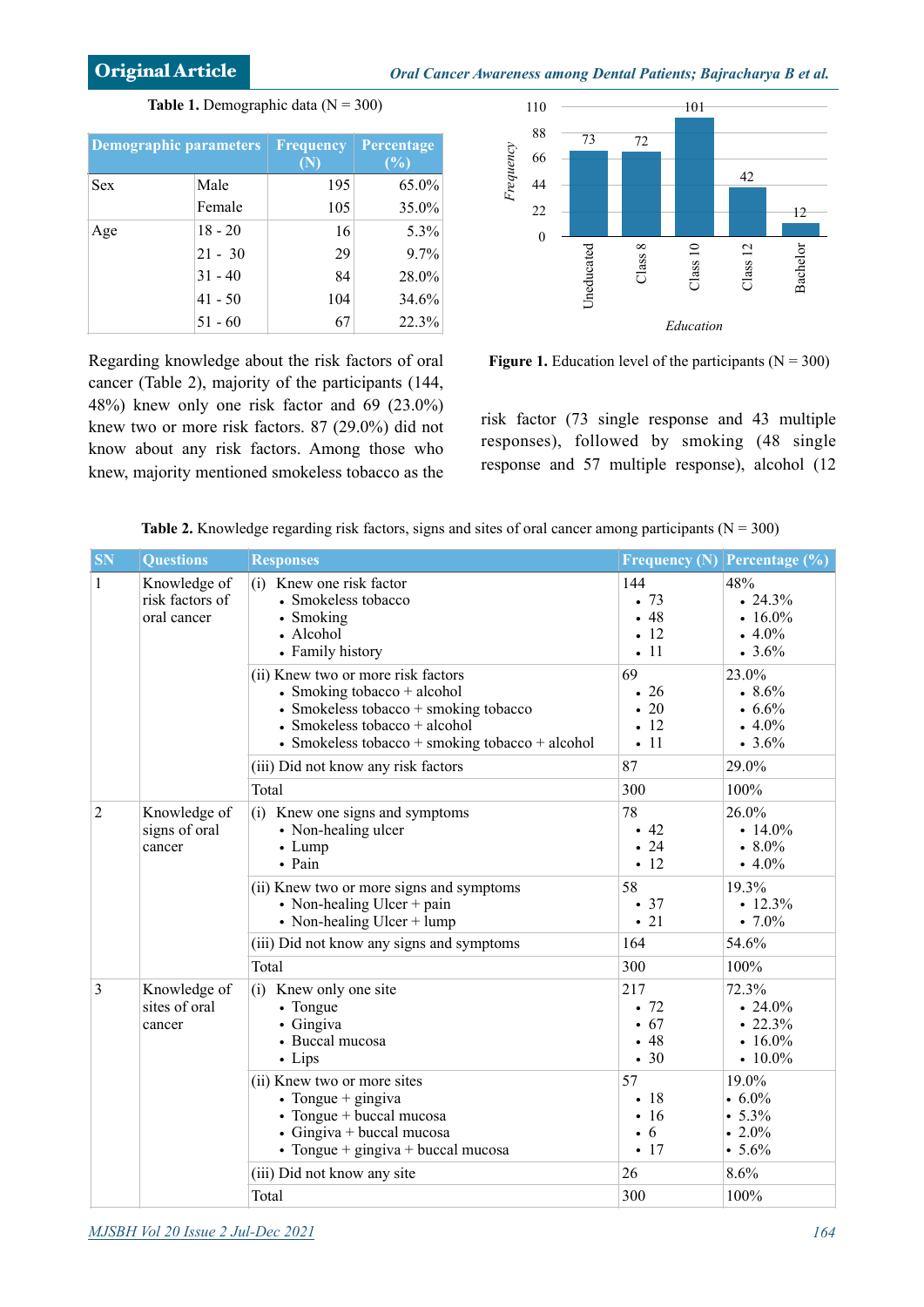| <b>SN</b>    | <b>Questions</b>                              | <b>Responses</b>                                                                                                                                                                      | <b>Frequency</b>                            | Percentage $(\% )$                                                     |
|--------------|-----------------------------------------------|---------------------------------------------------------------------------------------------------------------------------------------------------------------------------------------|---------------------------------------------|------------------------------------------------------------------------|
| $\mathbf{1}$ | What helps in<br>prevention of<br>oral cancer | Single response<br>1.<br>• Not chewing tobacco<br>• Not smoking cigarette<br>• Not drinking alcohol<br>• Regular examination of oral cavity<br>• Daily brushing of teeth and flossing | 134<br>(47)<br>(30)<br>(25)<br>(22)<br>(10) | 44.6%<br>$(15.5\%)$<br>$(10\%)$<br>$(8.3\%)$<br>$(7.3\%)$<br>$(3.3\%)$ |
|              |                                               | ii. Multiple responses<br>• Not smoking cigarette $+$ drinking alcohol $+$ chewing<br>tobacco<br>• Not smoking $+$ drinking alcohol<br>• Not chewing tobacco +drinking alcohol        | 70<br>(26)<br>(23)<br>(21)                  | 23.3%<br>$(26.3\%)$<br>$(7.6\%)$<br>$(7.0\%)$                          |
|              |                                               | iii. Do not know                                                                                                                                                                      | 96                                          | 32%                                                                    |
| 2            | Is oral cancer<br>contagious                  | i. Yes<br>ii. No<br>iii. Don't know                                                                                                                                                   | 46<br>166<br>88                             | 15.3%<br>55.3%<br>29.3%                                                |

**Table 3.** Attitude of patients towards oral cancer

single response and 49 multiple responses) and family history (11 single responses).

As for signs of oral cancer (Table 2), more than half of the participants (164, 54.6%) did not know any. 78 knew only one and 58 knew two or more signs and symptoms. Among those who knew, most mentioned non - healing ulcer (42 single responses and 58 multiple responses), followed by lump (24 single responses and 21 multiple responses) and pain (12 single responses and 37 multiple responses).

**Table 4.** Practices of the participants

| <b>SN</b> | <b>Questions</b>                   | <b>Responses</b>                                                                                                         | Frequency<br>(%)                                                       |
|-----------|------------------------------------|--------------------------------------------------------------------------------------------------------------------------|------------------------------------------------------------------------|
| 1         | Oral                               | N <sub>0</sub>                                                                                                           | 225 (75.0%)                                                            |
|           | examination<br>in last one<br>year | Yes<br><i>i</i> . Specific oral<br>problems<br>ii. Routine<br>physical examination<br>iii. Routine dental<br>examination | 75 (25.0%)<br>.73<br>$(24.3\%)$<br>$\bullet$ 0 (0.0%)<br>• 2 $(0.6\%)$ |
| 2         | Habit                              | Smoking tobacco                                                                                                          | $20(6.7\%)$                                                            |
|           |                                    | Chewing tobacco                                                                                                          | 46 (15.3%)                                                             |
|           |                                    | Drinking alcohol                                                                                                         | $6(2.0\%)$                                                             |
|           |                                    | Multiple habits<br>Smoking and<br>chewing tobacco<br>• Chewing tobacco<br>and drinking<br>alcohol                        | 33 (7.7%)<br>$\bullet$ 8 (2.7%)<br>• 15 (5.0%)                         |
|           |                                    | No habit                                                                                                                 | 205 (68.3%)                                                            |

In regards to knowledge of sites of oral cancer (Table 2), majority (217, 72.3%) knew only one site, 57 (19.0%) knew two or more sites whereas 26 (8.6%) did not know any site. Most of the participants responded tongue as the commonest site of oral cancer (72 single response and 51 multiple response), followed by gingiva (67 single response and 41 multiple response), buccal mucosa (48 single response and 39 multiple responses) and lips (30 single response). 8.6% did not have knowledge regarding site of oral cancer.

Regarding attitude of the participants towards oral cancer (Table 3), when asked what helps in prevention of oral cancer, majority answered not chewing tobacco (47 single response and 47 multiple responses) followed by not smoking



**Figure 2.** Source of information regarding oral cancer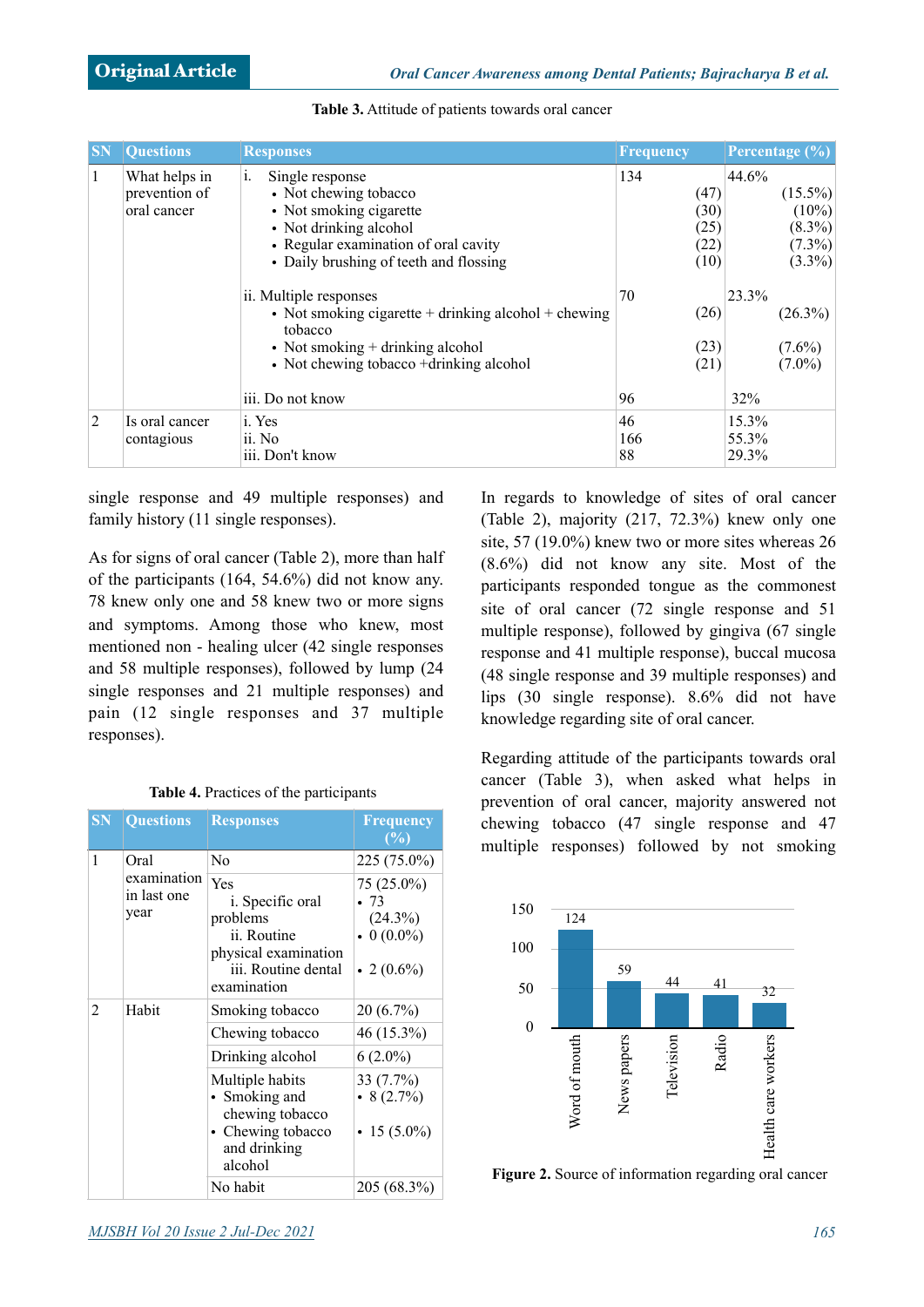cigarette, not drinking alcohol and regular oral examination. When asked if oral cancer is contagious, majority said no (166, 55.3%) while 88 said that they do not know (Table 5).

As for practices of the study participants (Table 4), only 75 (25%) had undergone oral examination in the last one year. Out of which 73 (24.3%) had gone for specific oral problems and two for routine dental examination. Majority (225, 75%) had not gone for oral examination. Regarding habits, 31.7% had habit. Out of which 6.7% had habit of tobacco smoking, 15.3% had habit of chewing tobacco and 2% had habit of drinking alcohol. 2.7% had habit of smoking and chewing tobacco. 5% had the habit of chewing tobacco and drinking alcohol.

Finally when asked regarding their source of information regarding oral cancer, majority said word of mouth, followed by newspaper, television and radio. Only 10.6% received information regarding oral cancer from health care workers (Figure 2).

### **DISCUSSION**

Oral cancer is one of the commonest cancers in low to middle income countries in South Asia.<sup>11</sup> Considering the fact that all the risk factors of oral cancer are modifiable, oral cancer should be preventable. But the incidence of oral cancer in these regions is high due to popularity of tobacco habits there. This can be attributable to lack of awareness among the general public regarding oral cancer and its risk factors.8 Not many studies have been conducted in Nepal to evaluate patients' knowledge regarding oral cancer and its risk factors. The present study was conducted among patients attending Dental OPD of a tertiary hospital to assess the knowledge and attitude regarding oral cancer and also practices of risk factors.

In this study, more than three fourth of the participants were literates. Among the literate participants, most were educated only till 10<sup>th</sup> standard. Knowledge regarding risk factors of oral cancer among participants was satisfactory. Only 29% did not know any risk factors. Majority had correctly identified tobacco as the risk factor of oral cancer, which is consistent with the study conducted by Bajracharya D et al. in Kathmandu, Nepal. This can be due to various anti-tobacco

*MJSBH Vol 20 Issue 2 Jul-Dec 2021 166*

advertisements in media and in the covers of tobacco, and restrictions of use in public places. In a study conducted by Kaverappa V et al. in Karnataka, India, majority of the participants (73.5%) were aware of risk factors of oral cancer, out of which most mentioned tobacco chewing as risk factor of oral cancer, which is similar to our study.12 In a study conducted by Crastha S et al. in rural area in Bangalore, India, majority (37.6%) did not know any risk factors of oral cancer and among those who knew the risk factors of oral cancer, most (27.6%) knew smokeless tobacco as the risk factor.13 According to WHO, tobacco smoking and alcohol are the dominant risk factors of oral cancer and are strongly synergistic. Alcohol and tobacco account for more than 80% of the disease burden of oral cancer. Many studies have shown that tobacco smoking in any form increases the risk of oral cancer by two fold to ten fold.14 This risk increases significantly with duration and frequency of tobacco use. Also, risk is consistently lower in former smoker than in current smoker and with increase in number of years of quitting, risk decreases.15 None of the participants in the present study knew betel quid chewing, human papilloma virus, radiation, exposure to sunlight and lower consumption of fruits and vegetable as risk factors, which are all proven by IARC as risk factors of oral cancer. Areca nut or betel nut is now regarded as a type 1 carcinogen.16 It is chewed raw, dried, roasted or as part of betel quid mostly in south Asia, including Nepal, and is contributing significantly. High consumption of fruits and vegetable is associated with a reduction of 40 to 50 % in the risk of oral cancer.17 Most of these risk factors are preventable. Spreading awareness regarding risk factors of oral cancer and prevention efforts can definitely help reduce the incidence of oral cancer<sup>18</sup>

Clinical presentation of oral cancer exhibits substantial variation and can be non-specific, which can hinder diagnosis. Most of the patients with oral cancer presents with signs and symptoms of locally advanced disease. In the present study, majority (54.6%) did not have knowledge regarding signs of oral cancer. Among the ones who knew, most knew non-healing ulcer as the sign of oral cancer. No one knew white / red patch, difficulty in speaking or difficulty in swallowing as the sign of oral cancer.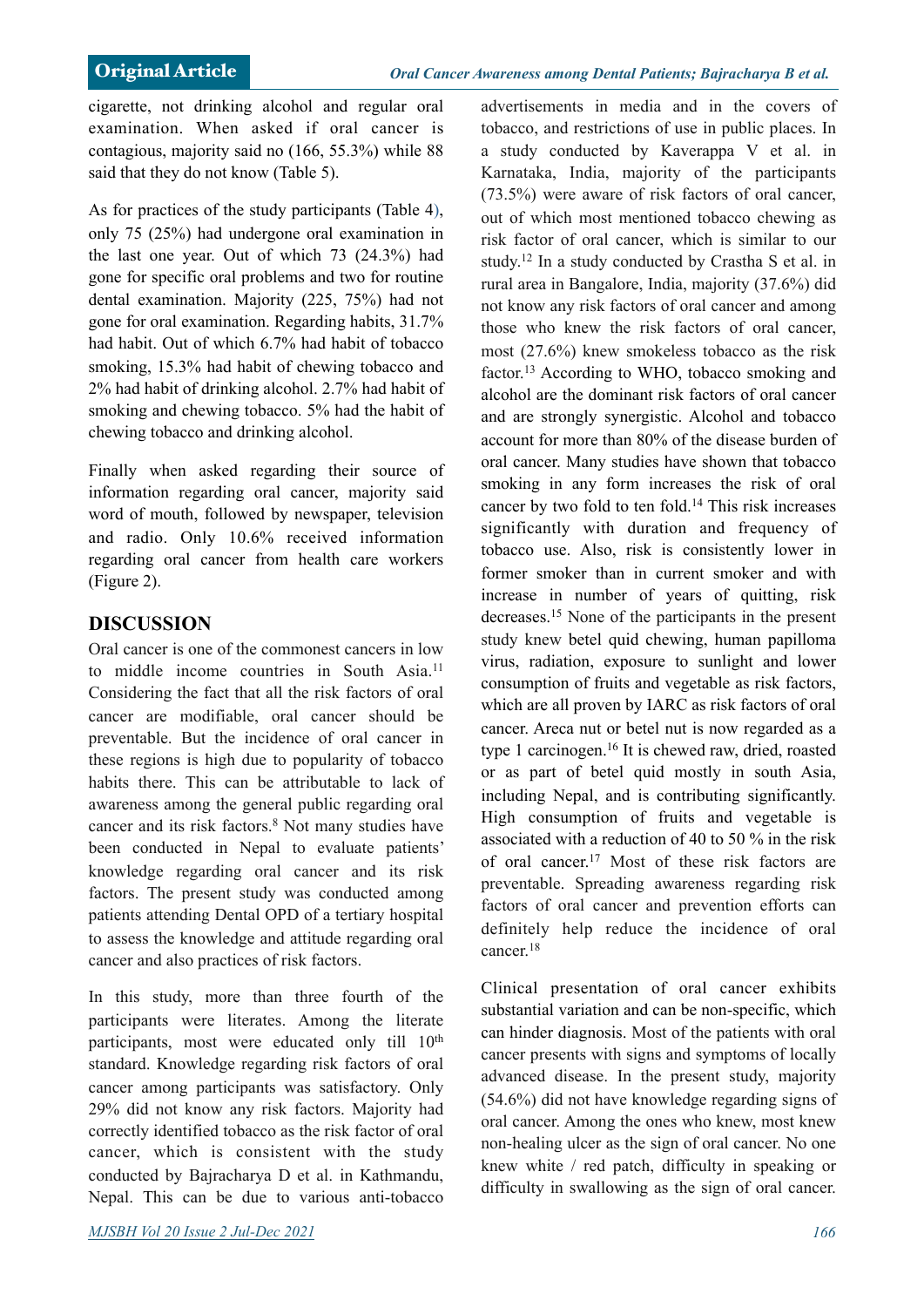According to WHO, mucosal growth, ulceration, pain, difficulty with speaking and neck swelling are the commonest presentation of oral cancer.<sup>14</sup> In a study regarding awareness of oral cancer conducted by Agrawal M et al. in Gorakhpur, India, abnormal tissue growth, non healing oral ulcers / sores and reduced mouth opening were the symptoms known by most (more than 60% respondents). 39.8% subjects knew presence of red / white spots and 23.2% knew undue loss of teeth as an early symptom in their study.<sup>19</sup> In contrast to our study, in a study conducted by Gopal K et al. in a dental college in Karnataka, India, high percentage (60%) of the participants had knowledge about the signs and symptoms of oral cancer.20

In the present study, majority knew tongue as the site of oral cancer, followed by gingiva, buccal mucosa and lips. No one responded palate and floor of mouth as site of oral cancer. In a similar study conducted by Kaverappa V et al. in Karnataka, India, majority knew cheek as the site of OC followed by tongue and floor of mouth.12 A systematic review by Shrestha AD et al. reported buccal mucosa as the commonest site of oral cancer in low and middle income countries.<sup>11</sup> Epidemiological study by Sharma S et al.<sup>21</sup> in Nepal also reported buccal mucosa as the common site of oral cancer. This can be attributed to habitual placement of chewing tobacco in the area of buccal mucosa. Since in our study, only minority of the participants thought that buccal mucosa is a common site of oral cancer, the knowledge regarding the site of oral cancer in our study can be considered inadequate.

Regarding attitude of the participants towards oral cancer, majority answered that not chewing tobacco and not smoking cigarette helps in prevention of oral cancer. Most of the participants correctly answered that oral cancer is not contagious. In a study conducted by Chaulagain DD et al. in Biratnagar, Nepal, 65.6% of participants responded that oral cancer could be prevented by avoiding consumption of tobacco, which is similar to our study. Also 62.2% of participants in the same study thought consumption of fruits and vegetable can prevent oral cancer.<sup>22</sup> A study by Marron et al.<sup>23</sup> regarding cessation of smoking tobacco and reversal of head and neck cancer, reported that quitting tobacco smoking for one to four years *MJSBH Vol 20 Issue 2 Jul-Dec 2021 167*

resulted in head and neck cancer reduction. They reported that after 20 years of cessation of tobacco smoking, the risk reached the level of never smokers.

As for practices of the study participants, majority had not gone for oral examination in the last one year. None of the participants had done oral examination as a part of general physical examination. In a similar study conducted by Kaverappa V et al., majority of the participants had not gone or oral examination in the last one year, which is similar to our study.<sup>12</sup> Regular oral examination can help to identify oral cancer cases in early stage. Early diagnosis may result in less aggressive treatment, which in turn helps to improve the quality of life of patient and also overall five year survival rate.24 Therefor it is important to spread awareness among general public regarding the importance of regular oral examination.

Regarding habits, 32.7% had habit. Out of which 6.7% had habit of tobacco smoking, 15.3% had habit of chewing tobacco and 6% had habit of drinking alcohol. 2.7% had habit of smoking and chewing tobacco. 5% had the habit of chewing tobacco and drinking alcohol. A review article by Sinha DN et al.<sup>25</sup>, regarding smokeless tobacco use in Nepal, stated that the prevalence of smokeless tobacco use in Nepal is high, mainly among males and disadvantaged groups, which is attributed to tobacco products being manufactured in unorganised sectors, easy access to various smokeless tobacco products and lack of awareness regarding the hazards of smokeless tobacco. They stated that to achieve reduction in tobacco use in Nepal, tobacco control act should be enforced through a multi-sectoral approach. As for the source of information regarding oral cancer, only 10.6% of the participants received information form the health care workers. Study by Bajracharya D et al.26 in Nepal reported mass media as the main source of information about oral cancer. Healthcare workers are the ones who are in the position to spread correct information regarding oral cancer. Therefor health care workers must be encouraged to spread awareness regarding oral cancer, especially regarding the risk factors. Various community level programs should also be organised for the same. Our study was limited by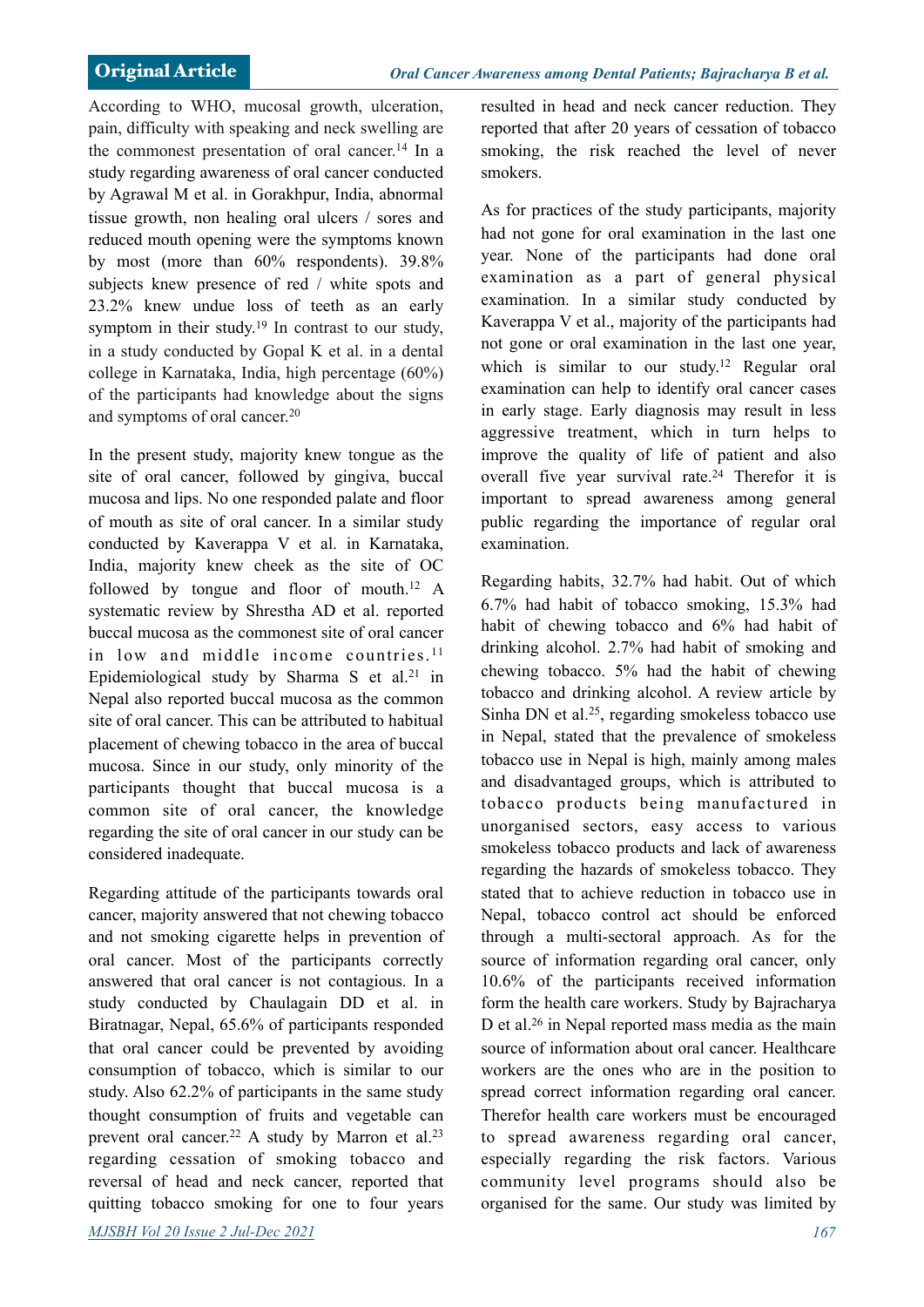the fact that it was a single centric study, the result of which may not be generalised to the population of various areas where resources are more limited. Our results need to be further substantiated with larger, more comprehensive and mutli - centric studies in the future.

### **CONCLUSIONS**

This study has shown that knowledge among participants regarding risk factors and signs and symptoms of oral cancer are satisfactory. However, attitude towards oral cancer and practices regarding risk factors needs improvement. In other to achieve this, there is need for structured awareness programs like inclusion of topic in school textbooks and advertisement in TV, radio and online platforms. Healthcare workers have important responsibility of spreading knowledge that risk factors of oral cancer are modifiable, it is possible to prevent it and early diagnosis helps in better prognosis. This can help in decrease the disease burden of oral cancer. Knowledge can change attitude and attitude can definitely change behaviour of people regarding oral cancer.

**To cite this article:** Bajracharya B, Dahal A, Deo RK. Oral Cancer Awareness among Dental Patients. MJSBH. 2021;20(2):162-9.

**Conflict of Interest:** None declared

#### **REFERENCES**

- 1. Barnes L, Eveson JW, Sidransky D, Reichart P, editors. WHO Classification of Tumours. Pathology and Genetics of Head and Neck Tumours. Lyon: IARC Press; 2005.
- 2. Population Based Cancer Registry in Nepal. Nepal Health Research Council. NHRC; 2018. Available from: http:// nhrc.gov.np/wp-content/uploads/2019/04/Progress-Interim-\_cancer.pdf
- 3. Wright JM, Vered M. Update from the 4th edition of the World Health Organisation classification of head and neck [tumours: Odontogenic and maxillofacial bone tumours. Head Neck Pathol. 2017;11\(1\):68-77. DOI: https://doi.org/](https://doi.org/10.1007/s12105-017-0794-1%22%20%5Ct%20%22_blank) 10.1007/s12105-017-0794-1
- 4. Guruaribam V, Sarumathi T. Knowledge and awareness regarding oral cancer among dental patients. Drug Invent Today. 2019;12(3):528-531. Available from: https://jprsolutions.info/article\_detail.php?article\_id=3297
- 5. Moreno-López L, Esparza-Gómez G, González-Navarro A, Cerero-Lapiedra R, González-Hernández M, Domínguez-Rojas V. Risk of oral cancer associated with tobacco smoking, alcohol consumption and oral hygiene: A [case-control study in Madrid, Spain. Oral Oncol. 2000;36\(2\):170-4. DOI: https://doi.org/10.1016/](https://doi.org/10.1016/S1368-8375(99)00084-6%22%20%5Ct%20%22_blank) S1368-8375(99)00084-6
- 6. Warnakulasuriya S. Global epidemiology of oral and oropharyngeal cancer. Oral Oncol. 2009;45(4-5):309-16. DOI: [https://doi.org/10.1016/j.oraloncology.2008.06.002](https://doi.org/10.1016/j.oraloncology.2008.06.002%22%20%5Ct%20%22_blank)
- 7. Chaulagain D, Parajuli K, Khatiwada B. Oral Cancer : Awareness Among People of Biratnagar. J Nobel Med Coll. 2018;7(1):60-4. DOI: [https://doi.org/10.3126/jonmc.v7i1.20850](https://doi.org/10.3126/jonmc.v7i1.20850%22%20%5Ct%20%22_blank)
- 8. Shrestha AD. Can lay health workers help prevent oral cancer in Nepal? Lancet Oncol. 2017;18(7):e370. DOI: [https://doi.org/10.1016/S1470-2045\(17\)30468-0](https://doi.org/10.1016/S1470-2045(17)30468-0%22%20%5Ct%20%22_blank)
- 9. Shimpi N, Jethwani M, Bharatkumar A, Chyou P, Glurich I, Acharya A. Patient awareness / knowledge towards oral cancer : a cross-sectional survey. BMC Oral Health. 2018;1-10. DOI: [https://doi.org/10.1186/s12903-018-0539-x](https://doi.org/10.1186/s12903-018-0539-x%22%20%5Ct%20%22_blank)
- 10. Fotedar S, Bhardwaj V, Manchanda K, Fotedar V, De Sarkar A, Sood N. Knowledge, attitude and practices about oral cancers among dental students in HP Government Dental College, Shimla-Himachal Pradesh. South Asian J cancer. 2015;4(2):65. DOI: [https://doi.org/10.4103/2278-330X.155643](https://doi.org/10.4103/2278-330X.155643%22%20%5Ct%20%22_blank)
- 11. Shrestha AD, Vedsted P, Kallestrup P, Neupane D. Prevalence and incidence of oral cancer in low-and middle[income countries: A scoping review. Eur J Cancer Care \(Engl\). 2020;29\(2\):e13207. DOI: https://doi.org/10.1111/](https://doi.org/10.1111/ecc.13207%22%20%5Ct%20%22_blank) ecc.13207